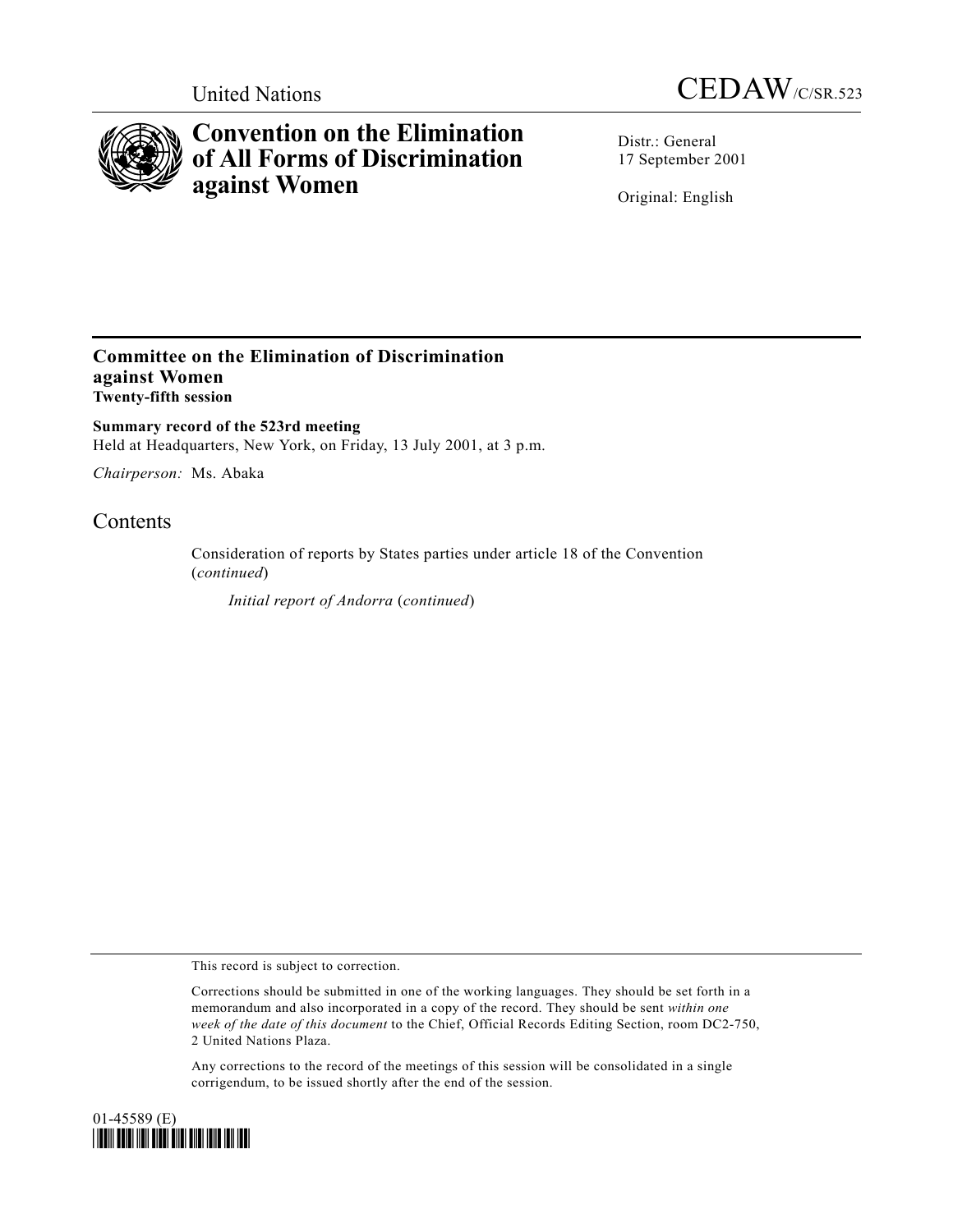*The meeting was called to order at 3.15 p.m.*

## **Consideration of reports submitted by States parties under article 18 of the Convention** (*continued*)

*Initial report of Andorra* (*continued*) (CEDAW/C/AND/1)

1. *At the invitation of the Chairperson, the members of the delegation of Andorra resumed their places at the Committee table*.

2. **Ms. Gabarre** (Andorra), thanking the Committee for its support and encouragement, said that her delegation had taken note of all its remarks and recommendations, and hoped to put them to good use. She herself undertook to ensure that the issues raised by the Committee would be taken into consideration in programme planning for the next four years. The current legislature had begun its work several months ago, and her department, the Office of the Secretary of State for Family Affairs, had been established as recently as May. It was therefore too soon to describe specific action plans. The Secretary of State for Family Affairs would be the focal point for questions related to the situation of women and the structure of the family. The Ministry of Health and Welfare would nevertheless remain in charge of such activities as the action plans for single-parent families with emphasis on those that received no food assistance. A project of great interest to her was the draft amendment to the law on childcare institutions. The family mediation service would be extended, and would continue to assist families at risk. Work would also continue on the adoption law. During the coming months, her department would conduct a detailed analysis of the Beijing Platform for Action and of the recommendations of the special session of the General Assembly held in New York in June 2000.

3. The problem of statistics was not only the lack of data disaggregated by sex but also the absence of specific programmes for the collection of data. A first step had been the establishment, in June 2000, of the Sociological Research Centre of the Institute of Andorran Studies, whose objective was to study Andorran society.

4. Responding to a question about the ratification of international instruments, she said that the dates earlier cited by her delegation corresponded to the dates of the instruments' entry into force in Andorra.

5. The Constitution provided that foreigners residing legally in Andorra could freely exercise all the rights and freedoms set out in chapter III of that document. The protection of rights and freedoms under the Constitution was guaranteed by the courts under an urgent preferential procedure that required a judgement to be handed down within a maximum of 30 days. The law also provided for an exceptional *amparo* procedure before the Constitutional Court, which could be invoked in cases dismissed by the ordinary courts under the urgent preferential procedure. The constitutional principle of non-discrimination on the basis of sex also applied to economic, social and cultural rights, as described in chapter V of the Constitution.

6. On the question whether employers and trade unions were aware that the Convention was directly binding, she said that human rights treaties and international agreements to which Andorra was a party became part of the domestic legal order at the time of their publication in the official gazette. Their content then became binding and could not be amended or nullified by internal laws. To date, neither the ordinary courts nor the Constitutional Court had handled a case of discrimination based on sex, and since no jurisprudence existed, it was impossible to cite the punishments applied.

7. When it announced that the Andorran Government had signed the Optional Protocol to the Convention in July 2001, her delegation had neglected to note that it had also accepted the amendment to article 20, paragraph 1, on the same occasion.

8. Article 30 of the Constitution recognized the right to health protection, and established that the State should provide a social security system, a right also guaranteed by the General Law on Health of March 1989, which pre-dated the Constitution.

9. The Ministry of Health and Welfare had worked hard on the question of violence against women, and the action plan designed in June 2001 had been the result of intense inter-ministerial activity. It envisaged communications mechanisms that would encourage women to report acts of violence against them and to prosecute their perpetrators, and established procedural mechanisms for all personnel handling cases of violence. General training programmes were designed to improve the knowledge and raise the awareness of all such personnel, and specific programmes for police,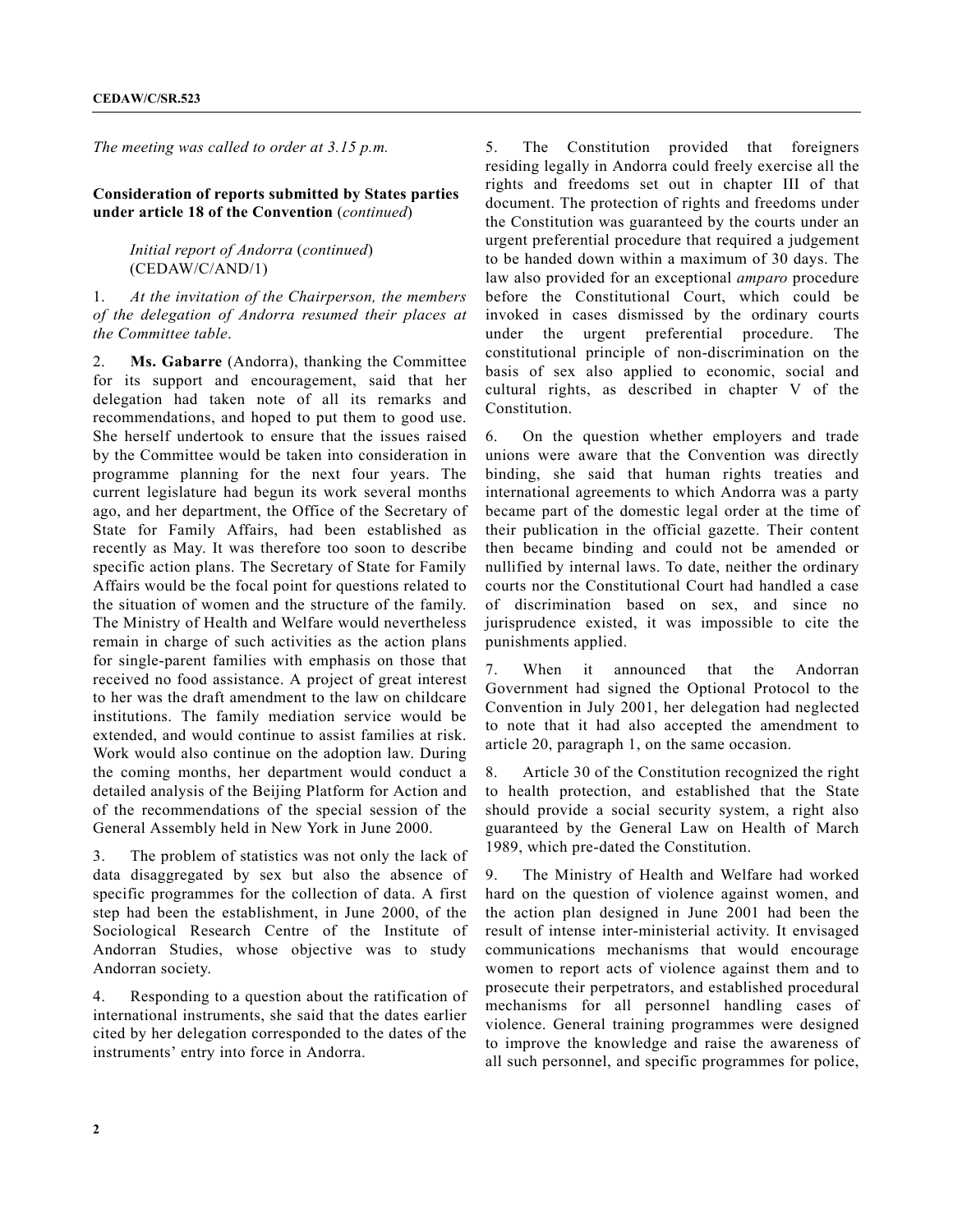judges, health workers, and psychologists and social workers were also in place. In addition, the plan provided for the formulation of legislative measures to punish perpetrators of violence. It was not yet fully operational, and an evaluation of preliminary results would need to be undertaken in order to adopt additional measures or, where necessary, to modify existing ones.

10. Prostitution was prohibited in Andorra; the Penal Code defined the crime and provided for penalties of up to six years imprisonment for prostitution or action abetting, aiding or fostering prostitution. Since prostitution was illegal, however, there were no statistics on its prevalence, and official data would be very difficult to obtain.

11. The current Government had recently assumed office, and therefore she could not yet provide details of the work of the Ministry of Health and Welfare. That Ministry facilitated cooperation between nongovernmental organizations and the Government by selecting the national and international projects to which the Government would provide financial support, priority being given to projects that emphasized participation by the civil society. In 2001, for example, funds were being provided to the Association of Migrant Women of Andorra, for the publication of a booklet describing legislation related to women; and to the Andorra Women's Association, for the development of legal assistance, social mediation projects, and participation in women's congresses and conferences. The Andorran Women's Association had published studies on the situation of women and of single-parent families, and had produced pamphlets discussing legal questions that were important to women, such as marriage, separation and divorce. Both associations provided assistance to families in crisis.

12. The educational structure of Andorra was complex but rich. The three education systems, Andorran, Spanish (denominational and nondenominational) and French were directed by the ministries of education in the Andorran, Spanish and French Governments respectively. The Andorran Government had signed various agreements with Spain and France, ensuring that education would be free and compulsory from ages 6 to 16. Those agreements had permitted Andorra to establish programmes for all children in the Principality in the Catalan language as well as in Andorran history, geography and civics, which sought to instil respect for basic rights and freedoms and an understanding of democratic ideals, diversity, tolerance, and plurality. Since the French and Spanish Governments had sole jurisdiction over their education systems, the Andorran Government was not in a position to rewrite textbooks. It was sure, however, that those Governments were taking measures to combat discriminatory stereotypes. In addition, the Andorran Government provided obligatory training programmes to all Andorran teachers, which included training in human rights and in the principles of diversity.

13. Although in the early twentieth century most Andorran girls had been enrolled in Catholic schools, that was no longer the case. In 1999, just over 1,750 girls had attended the French schools, while the Spanish, denominational (Catholic), Spanish nondenominational and Andorran schools had been attended by approximately 900 girls each. The Andorran Government was in the process of developing an orientation centre for all the education systems to help young people to select a school on the basis both of their skills and desires and also of the needs of the country. It hoped that the measure would encourage girls to choose unusual careers, particularly in technical areas. In the Andorran system, 11 of the 17 school directors were women.

14. With respect to article 11, the Government was firmly committed to revising the existing Employment Regulations, a task which fell to the Employment Department within the Ministry of Justice and the Interior. The Secretary of State for Family Affairs would closely observe the revision of that document in all questions concerning women. The Ministry of Health and Welfare also intended to revise the Regulations of the Andorran Social Security Fund, which would cover the situation of domestic workers.

15. In June 2001, Andorra had signed the European Social Charter, which obliged States parties to implement certain provisions. The Government intended to study the underlying causes of pay discrimination and to review data on pay and occupations disaggregated by sex. Currently, a working group was developing new proposals to diversify and augment economic activity; in that context, the Secretary of State for Family Affairs would be proposing projects involving women entrepreneurs.